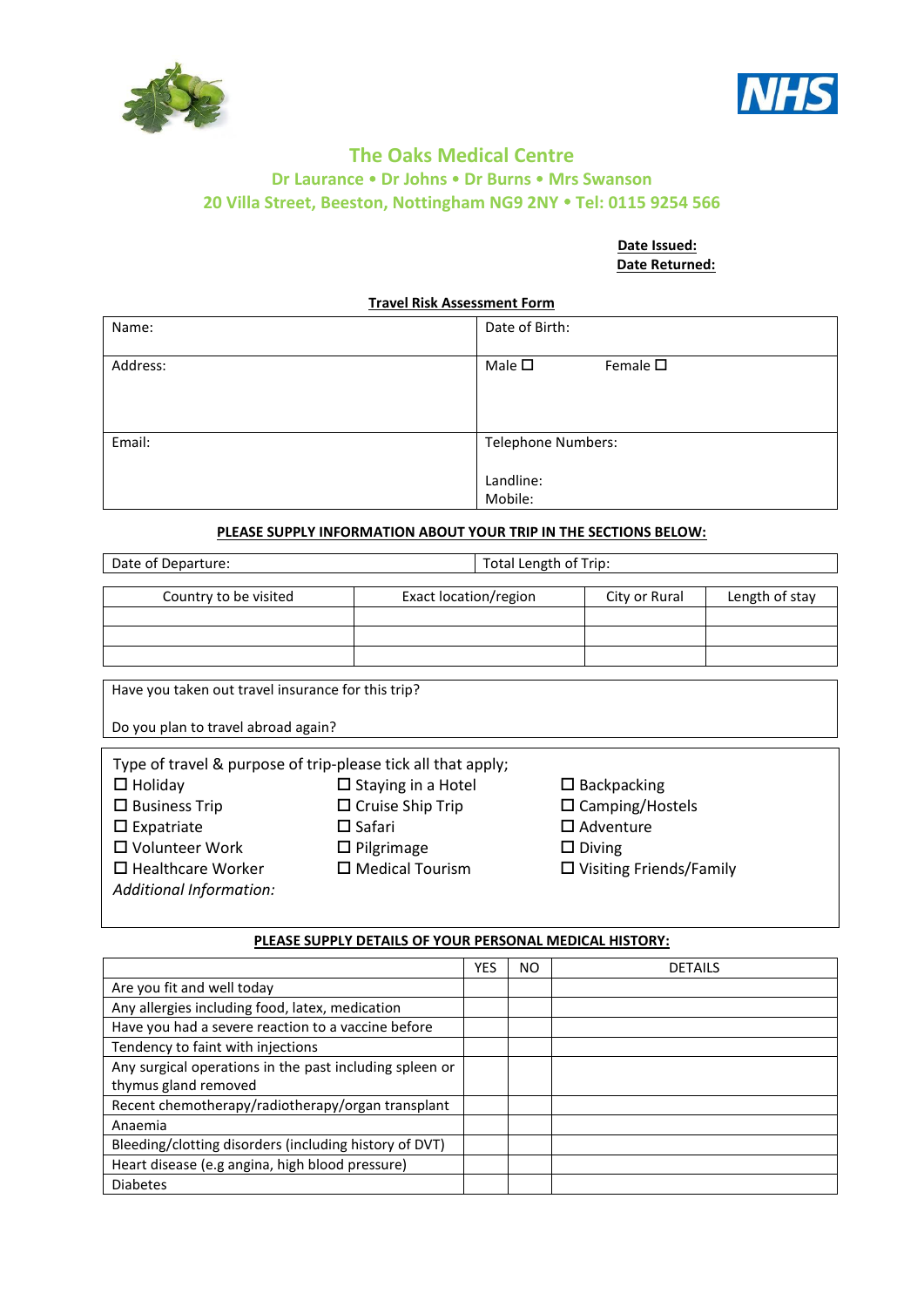| Disability                                           |            |     |                |
|------------------------------------------------------|------------|-----|----------------|
| Epilepsy/seizures                                    |            |     |                |
| Gastrointestinal (stomach) complaints                |            |     |                |
| Liver and/or kidney problems                         |            |     |                |
| HIV/AIDS                                             |            |     |                |
| Immune system conditions                             |            |     |                |
| Mental health issues (including anxiety, depression) |            |     |                |
| Neurological (nervous system) illness                |            |     |                |
| Respiratory (lung) disease                           |            |     |                |
| Rheumatology (joint) disorders                       |            |     |                |
| Spleen problems                                      |            |     |                |
| Any other conditions                                 |            |     |                |
| <b>WOMEN ONLY</b>                                    | <b>YES</b> | NO. | <b>DETAILS</b> |
|                                                      |            |     |                |
| Are you pregnant?                                    |            |     |                |
| Are you breast feeding?                              |            |     |                |
| Are you planning a pregnancy while away?             |            |     |                |

Are you currently taking any medications (including prescribed, purchased or a contraceptive pill)?

#### **PLEASE SUPPLY INFORMATINO ON ANY VACCINES OR MALARIA TABLETS TAKEN IN THE PAST**

| Tetanus/polio/diphtheria | <b>MMR</b>            | Influenza                      |
|--------------------------|-----------------------|--------------------------------|
| Typhoid                  | <b>Hepatitis A</b>    | Pneumococcal                   |
| Cholera                  | <b>Hepatitis B</b>    | Meningitis                     |
| Rabies                   | Japanese Encephalitis | <b>Tick Borne Encephalitis</b> |
| <b>Yellow Fever</b>      | <b>BCG</b>            | Other                          |
| Malaria Tablets          |                       |                                |

Any additional information: